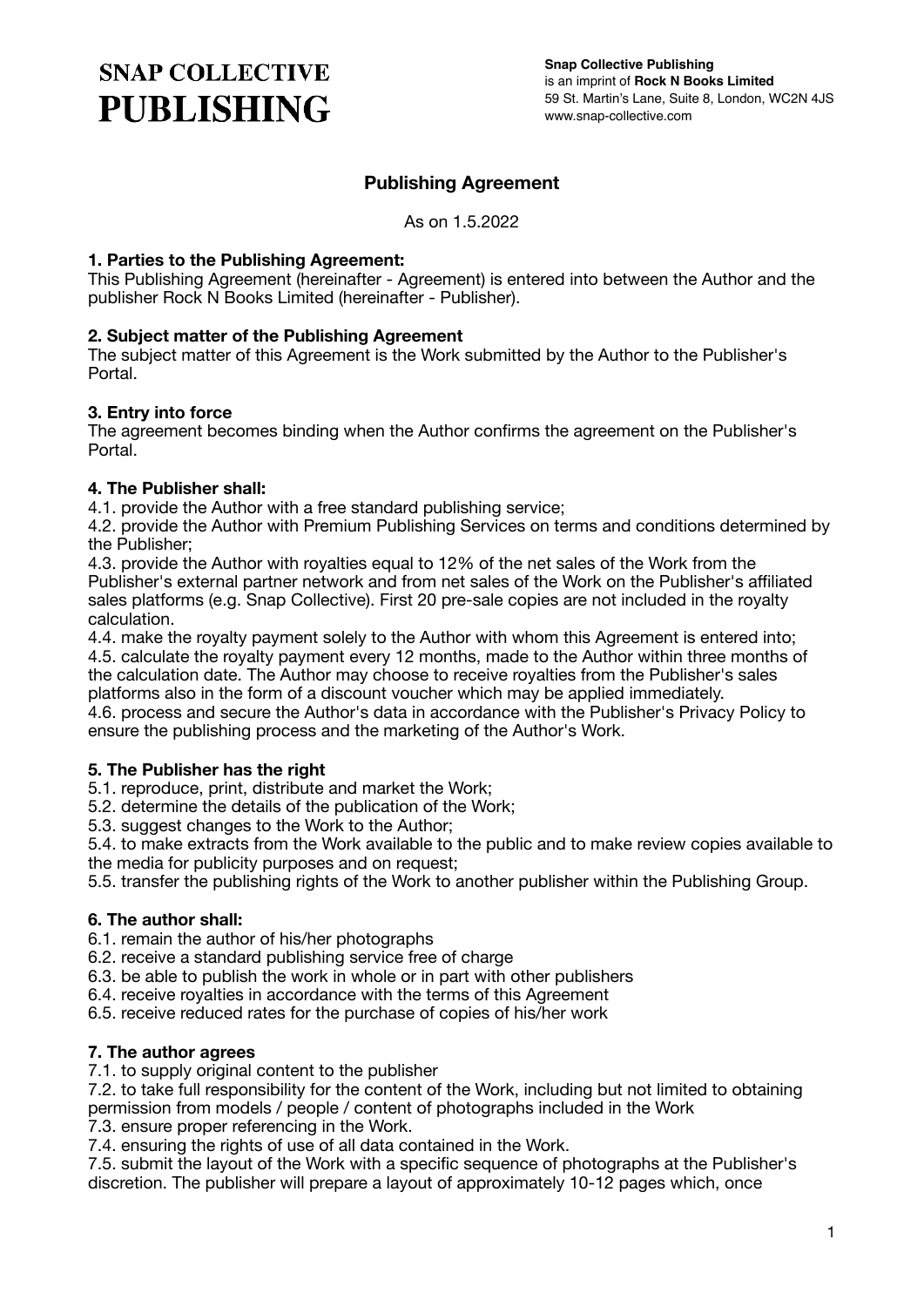# **SNAP COLLECTIVE PUBLISHING**

**Snap Collective Publishing** is an imprint of **Rock N Books Limited** 59 St. Martin's Lane, Suite 8, London, WC2N 4JS www.snap-collective.com

submitted by the author, will be applied to the entire book in this style. After completion of the overall layout/book, the author may make changes/corrections once within one week after reviewing and checking. Any further changes will be charged according to the time and effort involved.

7.6. to deal with all claims of third parties that have arisen in connection with the content of the work.

7.7. to provide and update the author's information for the Publisher

7.8. process his/her personal data in accordance with the Publisher's privacy policy in order to ensure the publication process and the marketing of the Author's work.

If the Author breaches the provisions of paragraph 7, the Author shall indemnify the Publisher against all third party claims in connection with the content of the Work, including but not limited to legal costs.

## **8. Term and Termination of the Contract**

8.1 The Agreement shall commence on the date on which the Author signs and returns one copy to the Publisher. Electronic versions of the signed agreement will be accepted.

8.2 Both parties have the right to terminate the contract with a notice period of sixty days. The termination must be in writing.

8.3 If the author violates the provisions of clause 7, the publisher has the right to terminate the contract without notice.

8.4 Upon termination of the Contract, the Author revokes all rights granted to the Publisher as set out in clause 5.

## **9. Miscellaneous**

9.1 The law of the United Kingdom shall apply to matters not governed by this Agreement.

9.2 The place of jurisdiction for all disputes shall be the registered office of the Publisher.

9.3 In the event of any dispute, the parties agree to negotiate.

If negotiations fail, the matter shall be resolved in the courts of the United Kingdom.

# **Definitions**

- **Standard Publishing Service** includes assigning an ISBN to the book, providing cover image options, cover layout, masthead, editorial assistance with the publishing process, sourcing the book to all distribution channels available to the Publisher and printing the book when orders are placed.
- **Net sales** income from the work calculated as follows:

 Net sales = net selling price x copies sold - the average bookseller discount - printing costs. The bookseller/wholesaler discount is made up as follows:

Linked to the publisher:

- 30% of the net sales price in EURO when selling to end consumers via the Publisher's online shop;
- 50% of the net sales price in EURO for sales via all other external distribution partners (e.g. Amazon)

Copies purchased by the author himself/herself via the publisher's affiliated online shop, first 20 pre-order copies and all free copies / sample copies are not included in the net sales and royalty calculation.

- **Privacy Policy** Actions of the Publisher in relation to the collection, retention, use, disclosure and deletion of customer data. Privacy policy information is available on the Publisher's portal and in the Publisher's online shop.
- **Print** The work is printed using print-to-order technologies. The publisher offers colour printing and hard / soft cover. Various format options are to be negotiated.
- **Special features of the publication** Features of the book, layout guidelines, book cover, publication date, retail price and promotional activities.
- **Changes to the work** corrections to content, different language wording, deletions or other changes.